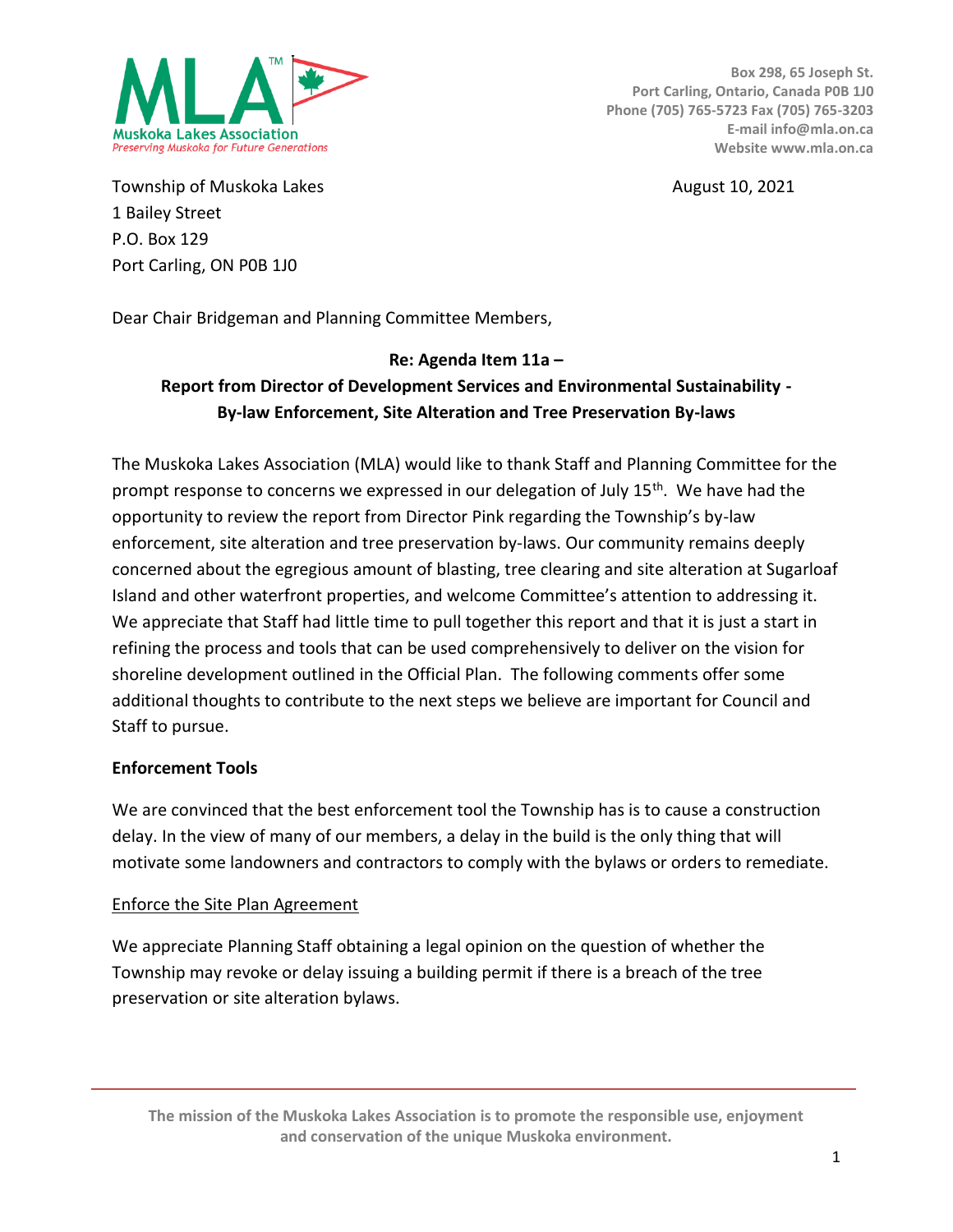However, one important legal question remains that has not been answered – what steps can the Township take when there is a breach of the bylaws or Site Plan Agreement (SPA)?

We believe there is a simple and clear option – the Township should take legal steps to enforce the SPA.

We believe a number of sections of the SPA for Sugarloaf Island have been breached, including:

- "The Owner shall preserve and maintain all natural vegetation, healthy trees…which are located beyond building sites as seen on the Approved Plans…." (Section V2)
- "Tree removal and site alteration will comply with the Townships Tree Preservation and Site Alteration By-laws" (Schedule B, Note b)
- "Pathways shall .. meander through existing trees and shall not result in the removal of trees" (Schedule B, Note c)
- "Sediment fencing shall be installed before construction commences .. until construction ceases …" (Schedule B, Note d)

We urge the Township to obtain legal advice as to what steps it is permitted to take to enforce the Sugarloaf SPA as soon as possible. Since monetary damages are inadequate to compensate for the degree of environmental damage done, two options for extraordinary remedies may be available:

- 1. an order for specific performance, requiring the landowner to comply with the SPA's terms, for example: regenerate and plant further trees from time to time, starting this fall and directed by qualified professionals (section V4); install effective sediment and erosion control measures (section V21 and Schedule B); and take such other steps as the Township's legal counsel may recommend; and
- 2. an order for an injunction prohibiting any further work on the "Lands", which would override the building permit and septic permit (Section  $V1 - r$  no work will be performed on the Lands except in conformity with all provisions of this Agreement.")

We urge Planning Committee to pass a resolution on August 12, 2021, directing that legal advice be obtained on these and any other steps that the Township can take to enforce the Sugarloaf SPA as expeditiously as possible.

We also repeat our request made in our delegation on July 15<sup>th</sup> that the Township obtain legal advice as to what terms can be included in future SPA's that will assist the Township in delaying construction where the bylaws are breached.

**The mission of the Muskoka Lakes Association is to promote the responsible use, enjoyment and conservation of the unique Muskoka environment.**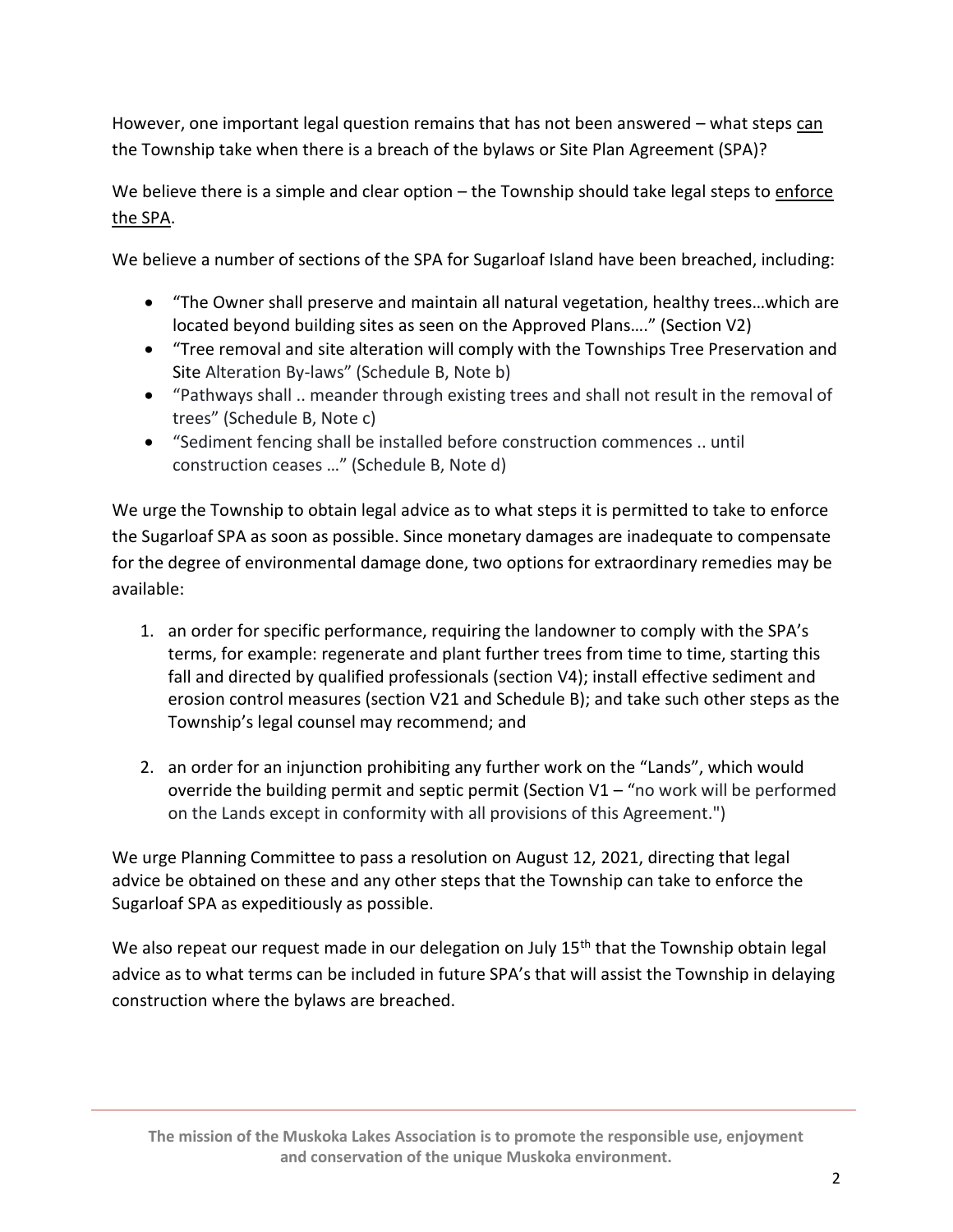We note that Staff's report states that if a SPA is breached, the "first legal course of action, acting reasonably, would be to enforce the SPA. … If a landowner does not cooperate,

the Township could revoke the site plan approval, which could trigger a corresponding revocation of the Building Permit." However, since the SPA is a contract, it is not possible for the Township to revoke it. The only option available to the Township is to enforce the SPA.

## Additional Securities

We note that section VI(10) of the Sugarloaf SPA describes what the Township is entitled to do if the landowner defaults on its obligations. For example, the Township is entitled to draw on the securities posted by the landowner (\$27,500) to remediate the property itself, and if the cost exceeds the amount of the securities -- which it most likely will in the case of the devastation at Sugarloaf -- the Township is allowed to recover the extra amount as if it were a municipal tax owing by the landowner. It is clear that this amount of securities will not be nearly enough to fully remediate Sugarloaf, and we urge the Township to take additional securities before approving the remediation plan.

## Orders to Remedy

We agree with Staff's suggestion that Orders to Remedy should include timelines and conditions.

We also believe it is important that Orders to Remedy require remediation plans to be prepared by qualified professionals, who indicate specific tree planting, soil replacement and other remediation terms to fully remediate the site (eg. arborists, soil experts and not professional planners). The Orders should also require a comprehensive budget to complete the remediation, for purposes of setting securities to be posted with the Township.

# **Improvement Initiatives for Bylaws, Policies and Processes**

We appreciate the effort made by Planning Staff to identify areas where the existing bylaws, policies and processes can be improved, as listed in Appendix 1, and Staff's undertaking to bring these forward in the future 'as time permits'.

We also appreciate that there are many demands on Staff's time, including important initiatives such as the Minett OPA and Official Plan Review where a consultant has been retained to assist. However, we believe that there are additional actions that are important to include in the suite of measures applied to development applications.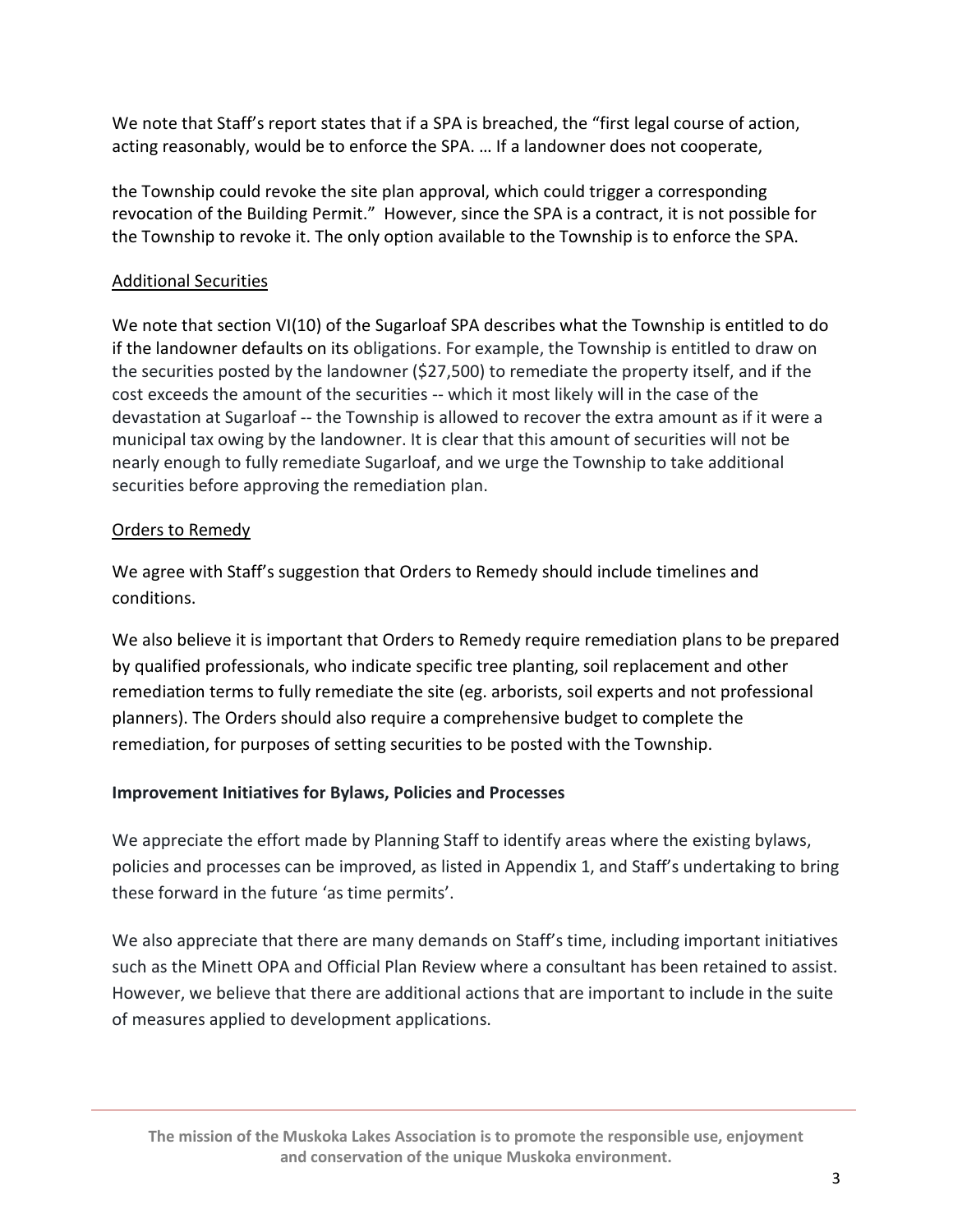### Licensing Contractors and Blasting Permits

Two of our key recommendations were not included in Staff's list: licensing contractors and a blasting permit.

A number of Councillors expressed support for these at the July Planning Committee meeting, and we ask Committee to move ahead with them without delay. At a minimum, licensing of excavators, blasting contractors and arborists, together with a building permit requirement that any contractor engaged to remove trees or blast must be licensed. There are applications you are considering even today where our shorelines are at risk.

#### Policy re Meaning of 'Detrimental Effect on the Natural Environment'

The Staff report notes that the existing site alteration bylaw has language dealing with blasting and questions the need for an additional blasting bylaw. However, the existing site alteration bylaw provides that the Director of Planning shall only issue a site alteration permit if satisfied that the altering of grade will not result in "a detrimental effect on the natural environment of the area" (section 7(a)). We urge Planning Committee to establish a policy defining what 'detrimental effect on the natural environment' means – such a policy could have prevented a site alteration agreement being given for Sugarloaf Island.

#### Tree Preservation By-law

We agree with Staff's suggestion that the Tree Preservation By-law be revised to expand the area to which it applies and consider the list of exemptions. We believe that tree preservation must extend to all lands within the property. It does not mean that every tree is protected but that a reasonable plan is prepared the prioritizes the forest and not excessive amenity areas.

In addition, the treatment of trees within the shoreline buffer requires stronger prohibitions so that stripping limbs from trees and replacement of native soils and vegetation with mulch and gardens is limited to small areas of access or disturbance. This is becoming more common, creating an unnatural appearance and destroying natural habitat and buffering capabilities of the shoreline buffer.

#### Site Alteration By-law

We applaud Staff's recommendation to potentially increase the area of coverage to include a greater area of waterfront properties.

**The mission of the Muskoka Lakes Association is to promote the responsible use, enjoyment and conservation of the unique Muskoka environment.**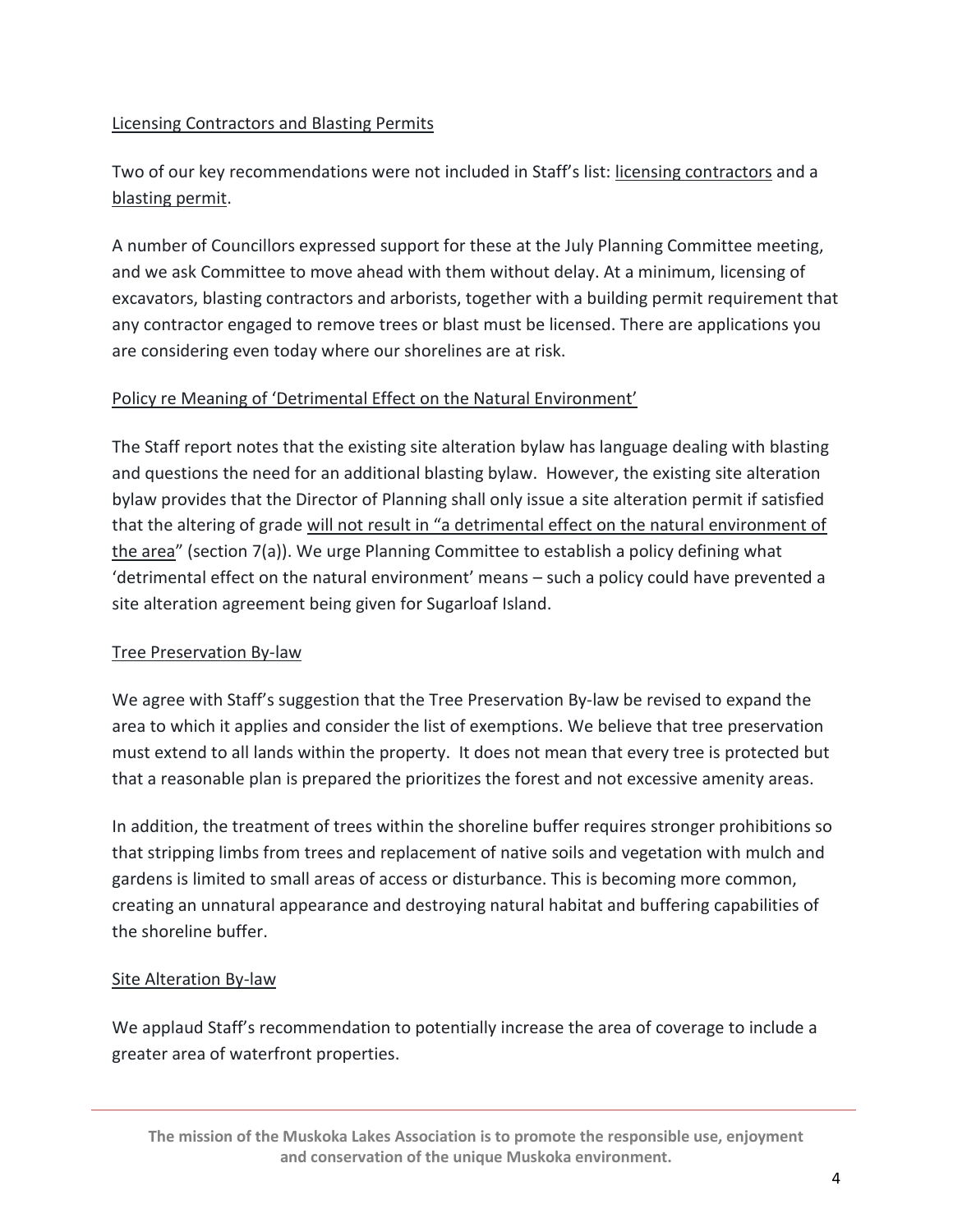We also urge Planning Committee to provide that blasting of the Precambrian shield will not be allowed where it will not only damage the natural environment but change the character of the property. Blasting should never be allowed where the change in the landscape caused by blasting will be visible from the lake.

## Site Plan Control for Islands

Staff's list also does not include making all of islands subject to Site Plan Control, which a number of Councillors stated they would support at the July meeting. We ask that Planning Committee also move ahead with this without delay.

## Maximum Fines

Staff made an excellent suggestion that the bylaws be reviewed to ensure they include the maximum permissible fines. However, rather than Staff doing this 'over time', we ask that Planning Committee expedite this review.

## Bylaw Enforcement Policy

Staff also stated it will be creating a Bylaw Enforcement Policy 'in the coming months' that will provide more clarity on Orders to Remediate and injunctions. We welcome this initiative and urge Planning Committee to expedite it since we urgently need stronger enforcement of the bylaws, especially tree preservation and site alteration bylaws.

# **Site Plan Control**

Good outcomes for the development begin with good planning on the ground. This planning needs to be supported by good site information (e.g tree inventory, topography, bedrock, base mapping) and clear limits to the development. Staff's report notes that the existing site plan control process can be used to implement tree inventories, sediment barriers and building envelopes. We agree and believe these items and others should be part of every site plan control process and, if necessary, the site plan control bylaw should be amended to provide for this.

For example, the area to be developed and cleared should be staked and surveyed, and tree protection barriers installed. There were many other excellent recommendations in Staff's Feb 14, 2020, report to Planning Committee, as we mentioned in our July  $15<sup>th</sup>$  delegation.

**The mission of the Muskoka Lakes Association is to promote the responsible use, enjoyment and conservation of the unique Muskoka environment.**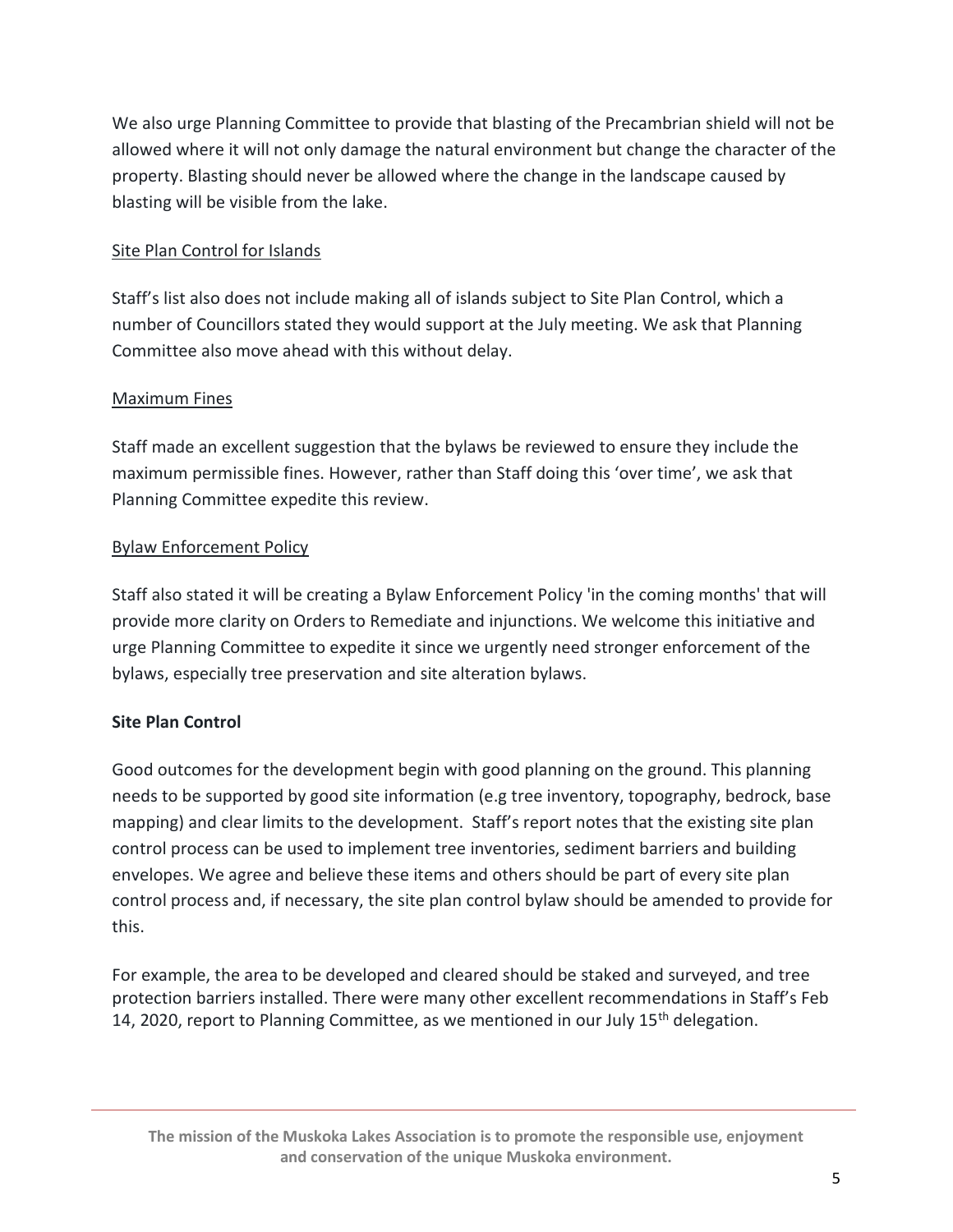The MLA would welcome the opportunity to help convene a round table of experts to review the current site planning process and identify ways to address some of the concerns and solutions expressed in this letter and as outlined in the Staff reports.

## **Communication and Education**

Staff's report recommends that communication of municipal bylaws and education of the community should occur, and that additional resources devoted to bylaw enforcement through the 2021 budget will be used for this. We agree that better communication of the Township's bylaws is needed but urge Council to not take resources away from bylaw enforcement to pay for creating these communications.

The MLA would be pleased to help with the Township's communications and education by circulating the Township's materials to our members and hosting a webinar where representatives of the Planning Department could explain the bylaw requirements.

The Planning Department may also wish to host an online presentation similar to the one hosted by Seguin's Planning Department in May 2019, explaining the planning and building regime. Seguin's powerpoint presentation 'Building in Seguin' is available on its website and is an excellent resource for contractors and landowners in Seguin: [https://www.seguin.ca/en/business-development/resources/Building/Building-Dept-](https://www.seguin.ca/en/business-development/resources/Building/Building-Dept-Workshop-2019-website.pdf)[Workshop-2019-website.pdf](https://www.seguin.ca/en/business-development/resources/Building/Building-Dept-Workshop-2019-website.pdf)

However, we should not kid ourselves that the devastation at Sugarloaf would have been prevented by a communications effort. It is wishful thinking to believe that the type of landowner, builder and contractor who is destroying Muskoka's shorelines will be dissuaded simply by being told the rules and fines.

# **By-law Compliance**

Staff's report concludes that there's a by-law compliance rate of 97% in the community, based on the number of infractions they've found

Although this is a glowing number, we point out that this is based only on situations where a complaint has been made, and there are other infractions where people haven't complained, often because neighbours are trying to keep on good terms with each other.